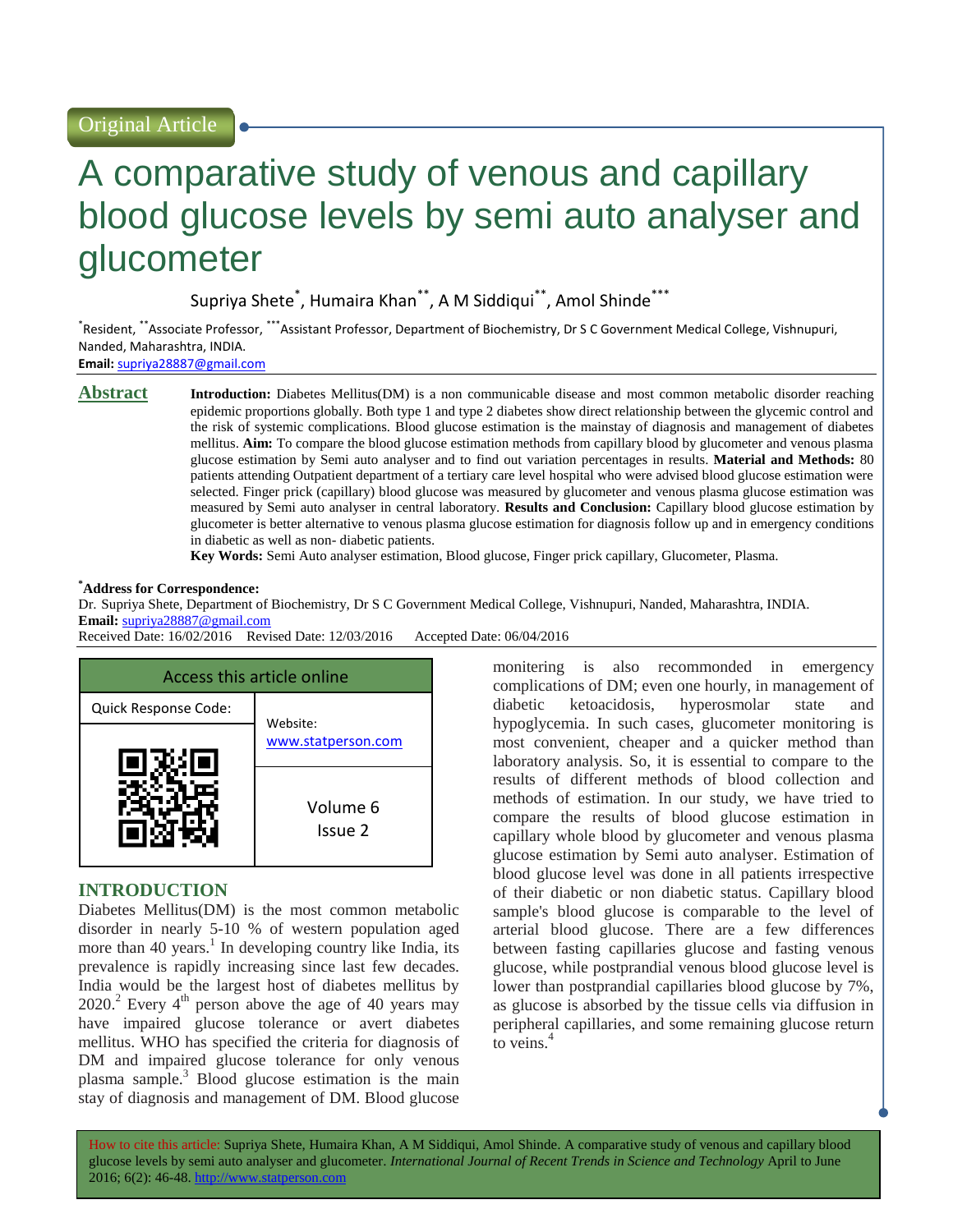#### **MATERIALS AND METHODS**

The present study was conducted in the Department of Biochemistry, Dr. S. C. Govt Medical College, Vishnupuri, Nanded. The subjects selected in the study were all adults both male and female between age group of 20 -60 years, attending Out Patient Department (OPD)of a tertiary care level hospital, and advised to get blood glucose estimation done by their consultant. Blood sugar samples were collected from all subjects, whether a known case of diabetes or not. After informed consent and registration, venous blood sample collection from antecubital vein of the subject was done. The collected sample was sent for plasma glucose estimation by Semi auto analyzer in central laboratory. At the same time, capillary sample was collected by finger prick method and blood glucose estimation was done by glucometer.<sup>5</sup> Both the results were recorded in a master chart. Blood sample types and the methods of estimation are shown in the below table 1.

| <b>Blood Sample type</b> | <b>Method of blood glucose</b><br>estimation |  |
|--------------------------|----------------------------------------------|--|
| Capillary whole blood    | By glucometer                                |  |
| glucose                  |                                              |  |
| Venous plasma glucose    | By GOD-POD Method                            |  |

In the above table 1 the glucometer used was Apollo glucometer in which glucose in the sample reacts with the chemicals and produces an electric current which is measured by glucometer and calculates the amount of glucose. Venous plasma glucose estimation was done by using GOD-POD method on semi auto analyser CHEM 7. Principle of GOD-POD method: Glucose oxidase (GOD) oxidizes the specific substrate beta D-glucose to gluconic acid and hydrogen peroxide is liberated. Peroxidase enzyme acts on hydrogen peroxide to liberate nascent oxygen (O). Nasent oxygen then couples with 4-amino antipyrine and phenol to form red quinoneimine dye. The intensity of the colour is directly proportional to the concentration of the glucose present in blood .The intensity of colour is measured colorimetrically at 530 nm and compared with that of a standard treated similarly. GOD-POD reagent is used to calculate plasma glucose of venous sample in central laboratory.<sup>6,7</sup>

## **RESULTS**

| Table 2: Comparision of capillary blood glucose on glucometer by venous plasma glucose measured by GOD-POD method |                                                      |                                                           |                |  |
|-------------------------------------------------------------------------------------------------------------------|------------------------------------------------------|-----------------------------------------------------------|----------------|--|
| Average<br><b>Standard</b><br><b>Deviation</b>                                                                    | Levels of capillary blood glucose done on glucometer | Levels of venous plasma glucose<br>done by GOD-POD method | <b>p</b> Value |  |
| Mean±SD                                                                                                           | 156.31 <del>1</del> 57.4                             | 129.3±53.8                                                | 0.0025 < 0.005 |  |

In the above table 2 mean and standard deviations of the blood glucose levels done by glucometer and by GOD-POD method of all the 80 subjects are mentioned. It suggests that both mean and standard deviation of the values of blood glucose levels of capillary whole blood by glucometer is higher than the venous plasma glucose levels. The p value is 0.0025 which is very less than 0.05, so the null hypothesis is rejected that is, results obtained by glucometer and semiauto analyser has significant variation.

#### **DISCUSSION**

Blood glucose concentration estimation is based on two types of samples .1) Venous blood sample estimated by laboratory Semi auto analyzer method and, 2) Capillary whole blood estimated by glucometer. In this study finger prick capillary mean blood glucose by glucometer is significantly higher than venous plasma glucose estimation. In emergency conditions ,in case of OPD diagnosis utilization of finger prick method with glucometer is better alternative to venous blood glucose estimation. 8 Similar observations were noted in other

studies also. $9, 10$  The level of capillary blood glucose is comparable to arterial blood glucose level while venous plasma glucose level is the estimate glucose after utilization of glucose by tissues. The remaining amount returns to the venous side. So on lower side, change in concentration depends on tissue extraction of glucose. It is also depends on effects of insulin, glucagon, growth hormone and cortisone and also on demand of tissues and postprandial and preprandial status as well as the level of blood glucose.

The percentage change is explained by all these factors, but change is insignificant in clinical practice as blood glucose for diagnostic as well as monitering criteria is well under 200 mg/dl, i.e., Fasting Blood glucose is 126 mg/dL, while post- prandial blood glucose is 200mg/dl or more in the WHO recommendations for the diagnosis of diabetes mellitus. The disadvantages of venous blood glucose estimation are many. 1. More painful than finger prick, 2. Expert phlebotomist required. 3. More punctures. 4. Counter puncture of vein and hematoma. 5. Long time consumed in laboratory process, nearly 3 hours. Finger prick estimation on the contrary has all the